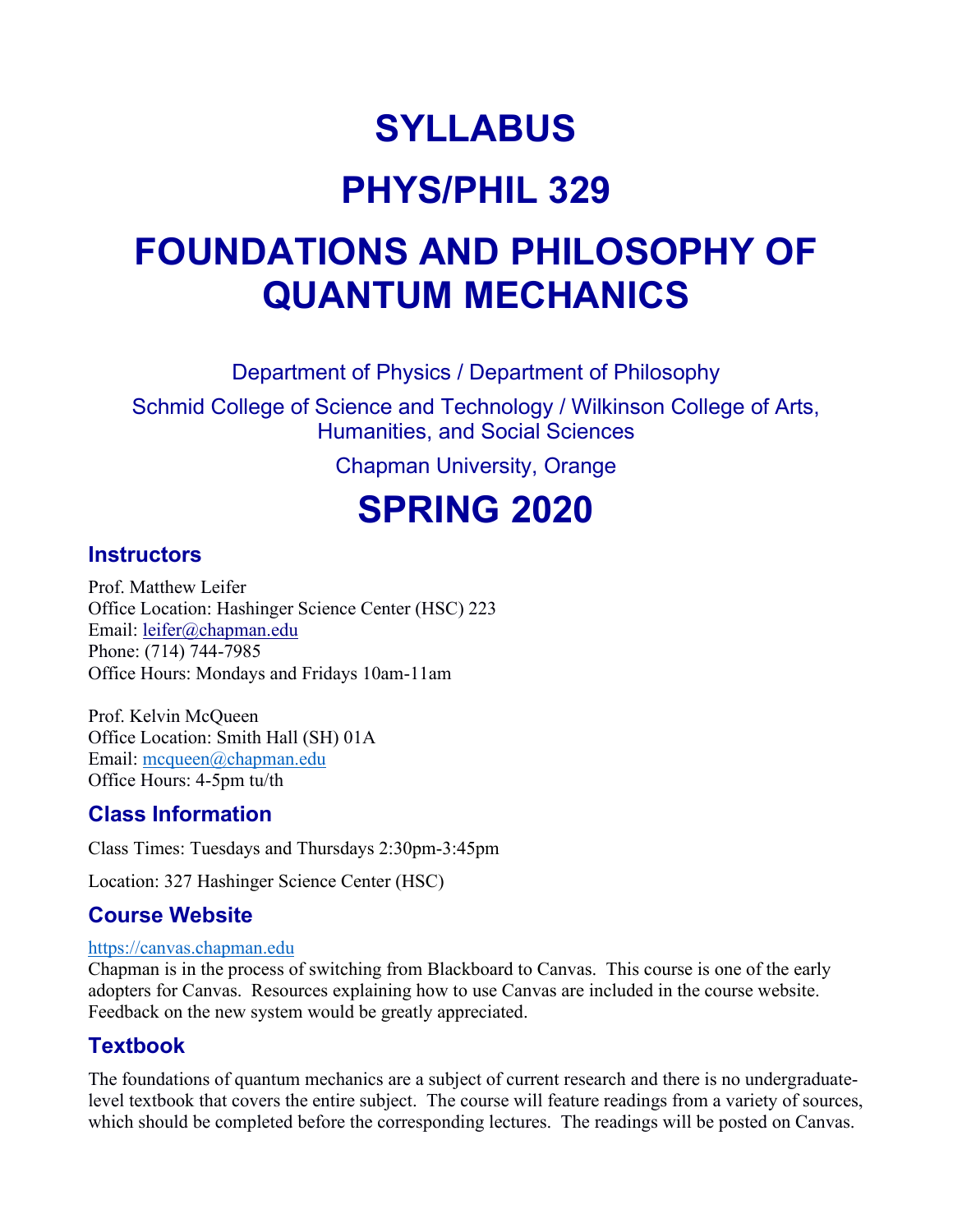### **Description**

Quantum mechanics is perhaps the most successful theory in all of physics, but the question of what it means has always been controversial. Ideas like multiple universes, signals that travel faster than light, and objects that do not have properties until you look at them, are common in the popular literature, and are taken seriously by some researchers too.

This course is about the foundations of quantum mechanics, which has as its central question, "what must the world be like if quantum mechanics is an (approximately) correct fundamental theory of physics?" Answering this question requires us to draw on the methods of physics, philosophy, and mathematics, but there are no prerequisites in these subjects other than high school mathematics, as we will build the necessary ideas and formalism from scratch.

Topics covered in this course include: quantum superposition, the formalism of quantum mechanics, multiple particles and properties, two path interference, qubits, the no-cloning theorem, quantum entanglement, quantum teleportation, ψ-epistemic modes (models in which the quantum state is a state of knowledge), the Einstein-Podolsky-Rosen (EPR) paradox, the measurement problem, nonlocality, contextuality, decoherence, and interpretations of quantum mechanics (spontaneous collapse theories, de Broglie-Bohm theory, many-worlds, and Copenhagenish interpretations).

# **Learning Outcomes**

#### **Course Learning Outcomes**

After completing this course, students will be able to:

- 1. Recall the fundamental principles of quantum theory and explain how to use them.
- 2. Explain why the meaning of quantum theory is thought to be unclear.
- 3. Explain the measurement problem and the most prominent contemporary solutions to it.
- 4. Debate the merits of existing interpretations of quantum theory.
- 5. Communicate ideas and results in quantum foundations to a non-specialist audience.
- 6. Explain the importance of science to philosophy, and philosophy to science.

The Course Learning Outcomes above will be measured by the ability to

- 1. Answer conceptual questions about quantum mechanics in class and discuss responses with classmates.
- 2. Review literature and make coherent arguments for positions in written essays and/or the exam.
- 3. Solve physics and mathematics problems on problem sets and/or the exam.
- 4. Produce content on the foundations of quantum mechanics for the public in the semester-long assignment.

#### **PHYS Program Learning Outcomes**

- 1. Demonstrate knowledge and understanding of basic mathematics and physical principles used to model natural phenomena.
- 2. Demonstrate ability to convey physical concepts with mathematical expressions and/or computation, and effectively derive quantitative predictions from a model through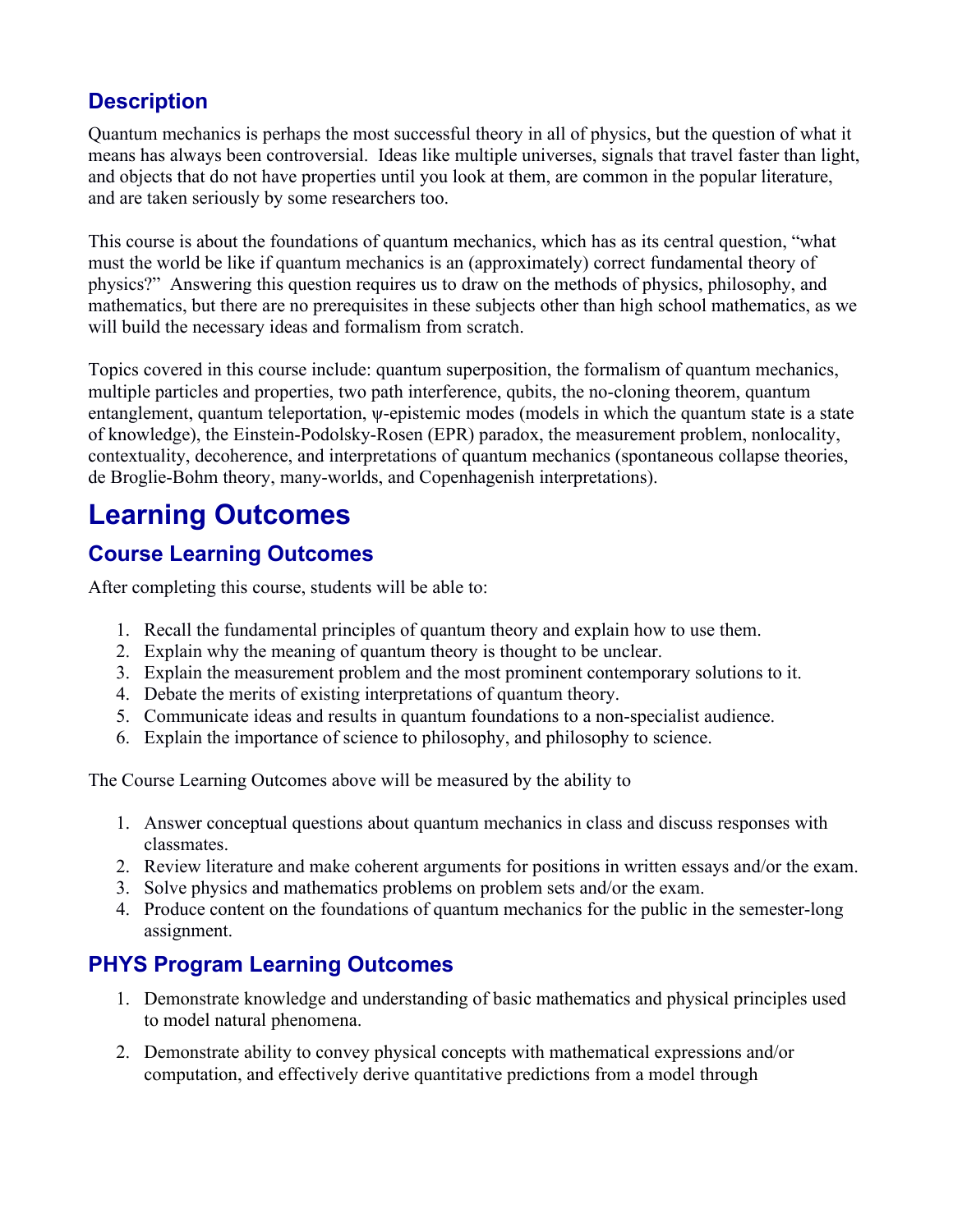mathematical/computational analysis.

- 3. Demonstrate competency in using computer tools.
- 4. Demonstrate the ability to apply advanced knowledge of advanced mechanics, electromagnetism, thermodynamics and quantum physics to the solution of problems in physics.
- 5. Demonstrate the ability to effectively communicate information, scientific or otherwise, in both written and verbal form
- 6. Demonstrate the ability to write clear, organized and illustrated technical reports with proper references to previous work in the area.
- 7. Demonstrate the skills and motivation for continued self-education.

#### **PHIL Program Learning Outcomes**

- 1. Writing Ability to state and support a thesis, apply knowledge of critical reasoning, accurately interpret philosophic sources, and clearly communicate a balanced account in writing.
- 2. Critical Reasoning Ability to construct and analyze complex arguments, and distinguish good reasoning from bad.
- 3. Knowledge of Core Philosophical Fields PLO M&E: Metaphysics & Epistemology. Ability to demonstrate knowledge of some of the most important figures and theories in metaphysics and epistemology. 3H: History of Philosophy Ability to demonstrate a deep understanding of central figures, texts, and ideas from the Modern or Ancient and Medieval periods of the history of philosophy.
- 4. Ethical Reasoning: Ability to reason logically, effectively, and respectfully about ethical matters.

### **Course Policies**

#### **Attendance Policy**

You are expected to attend class. However, if you need to miss class for a legitimate reason like illness or bereavement then you do not need to inform the instructors in advance. Students who do not attend any classes within the first two weeks may be dropped from the course.

#### **No Electronic Device Policy**

Due to their [detrimental effect on learning,](https://nam03.safelinks.protection.outlook.com/?url=http%3A%2F%2Fwww.sciencedirect.com%2Fscience%2Farticle%2Fpii%2FS0360131512002254&data=02%7C01%7Cleifer%40chapman.edu%7C97e723767e2e4d9b5a7308d7a7779eec%7C809929af2d2545bf9837089eb9cfbd01%7C1%7C0%7C637162004532524058&sdata=VHV3%2BmYjZaQdeI2qnRyU3ac%2BEIOSVBlkNSVmpte3FiQ%3D&reserved=0) laptops, tablets, and similar devices are not permitted during class. You will be given one warning for use of such devices; further offenses may result in the loss of a reading quiz grade. If special circumstances require the use of such devices at some point during the semester, you must clear this with me in advance and provide the relevant documentation.

#### **Make Up Policy**

All assignments must be submitted by the due date. Extensions will only be permitted in exceptional circumstances, e.g. illness or bereavement, by arrangement with the instructors. Bear in mind that you are only required to submit 5 out of 10 assignments in this course, so instead of granting an extension we may recommend that you submit a different assignment.

The final exam must be submitted by all students by the due date. Since the due date is the end of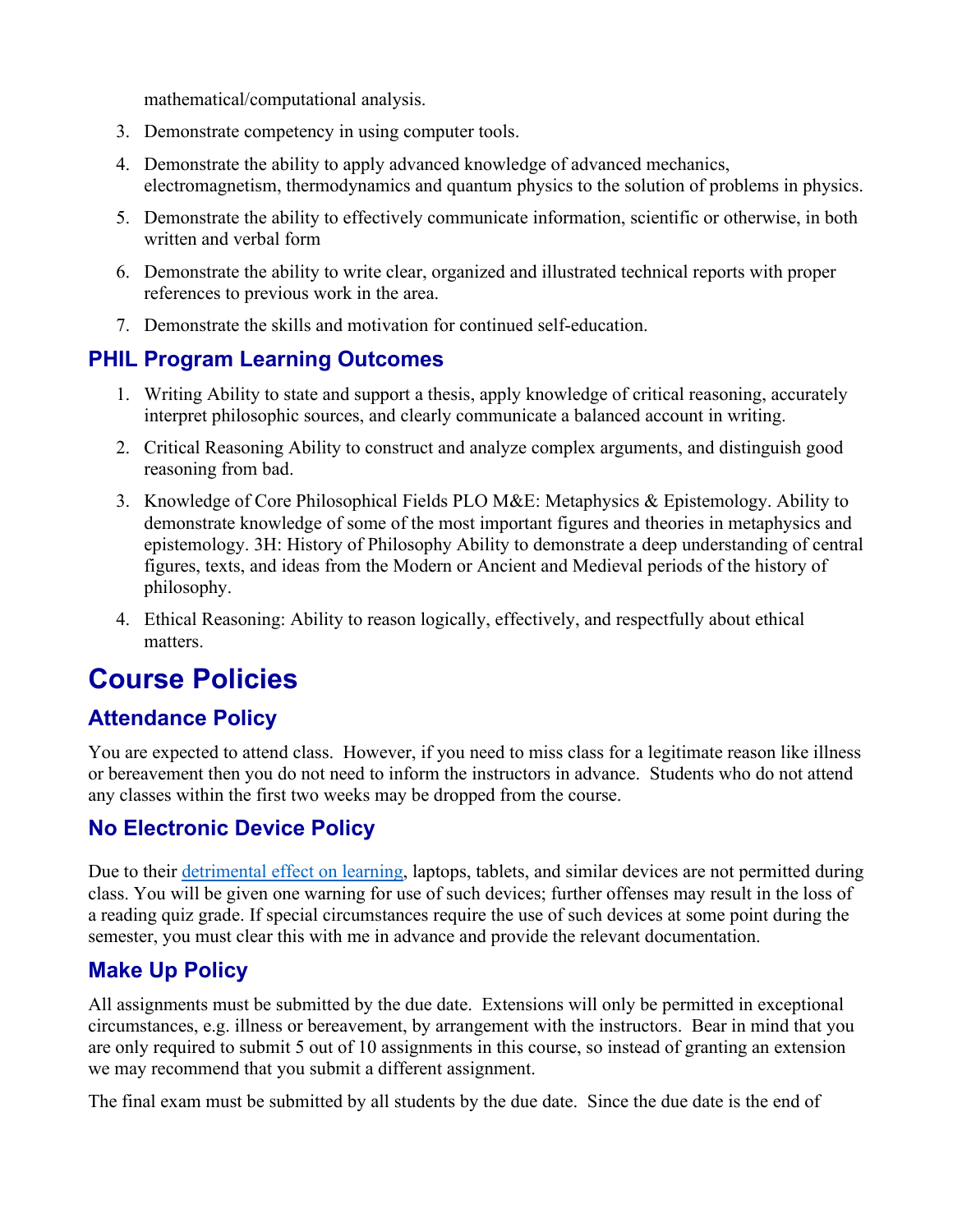finals week, extensions are not possible for the final exam.

#### **Policy on Working Together**

Students may discuss essay assignments and problem sets with each other, but after doing so, are expected to complete the assignments on their own. Students must complete the final exam on their own, without discussion with other students. Copying work, either from a classmate or the internet, is plagiarism, which is a serious academic offense. Plagiarism or cheating in examinations will result in a final grade of F, or a more severe punishment.

### **Course Structure**

#### **Announcements**

All announcements for this course will be posted on Canvas. Canvas has a sophisticated system of notifications whereby you can be informed of changes to the course via email or text/SMS. Please take the time to set your notification settings on Canvas during the first week of the semester. We strongly recommend that you set things up to receive notifications for important changes to the course, such as the addition of a new assignment or a change in due date. Due dates are always shown on the Modules page, your Canvas calendar, and the Syllabus page.

#### **Reading and Reading Quizzes**

Reading materials will be posted on Canvas before lectures. Students are required to complete the reading as well as a short reading quiz on Canvas before lectures. The reading quizzes are not intended to be difficult, but to asses your understanding of the material and give you an opportunity to raise any questions or confusions with the instructors before class. Although most lectures will have a reading, there may be a few that do not. This will be indicated on Canvas.

Reading quizzes are worth 10% of your grade, but your lowest three reading quiz scores will be dropped. This is mainly to allow for students who miss classes due to illness, bereavement, or other legitimate reasons. If you fail to complete more than three quizzes, and think you have a legitimate reason, you must discuss this with one of the instructors in order to avoid it affecting your grade.

#### **Slides and Lecture Notes**

During class, the instructor will display slides and use the whiteboard. Lecture slides and notes will be posted on Canvas after each lecture, so you do not need to take notes in class unless you want to. You should still bring a pen or pencil and paper to class, as some class activities will require them.

#### **Essay Assignments and Problem Sets**

As the students taking this course have a wide variety of backgrounds, the course is designed so that you may take a more mathematical or a more philosophical route through the material. During the semester, 5 problem sets, and 5 essay assignments will be issued, but only your top 5 scores on these will be counted towards your grade. We require that every student submit at least one problem set and one essay during the semester, and we strongly recommend that everyone attempt the first problem set in order to gain familiarity with the mathematics used in the course. Problem sets and essays are worth 60% of your final grade.

All assignments should be submitted on Canvas. If you choose to write your assignments by hand then please either use a document scanner (as included in many photocopiers or printers) or an app on your smartphone that is specifically designed to handle documents (an example is Microsoft Office Lens,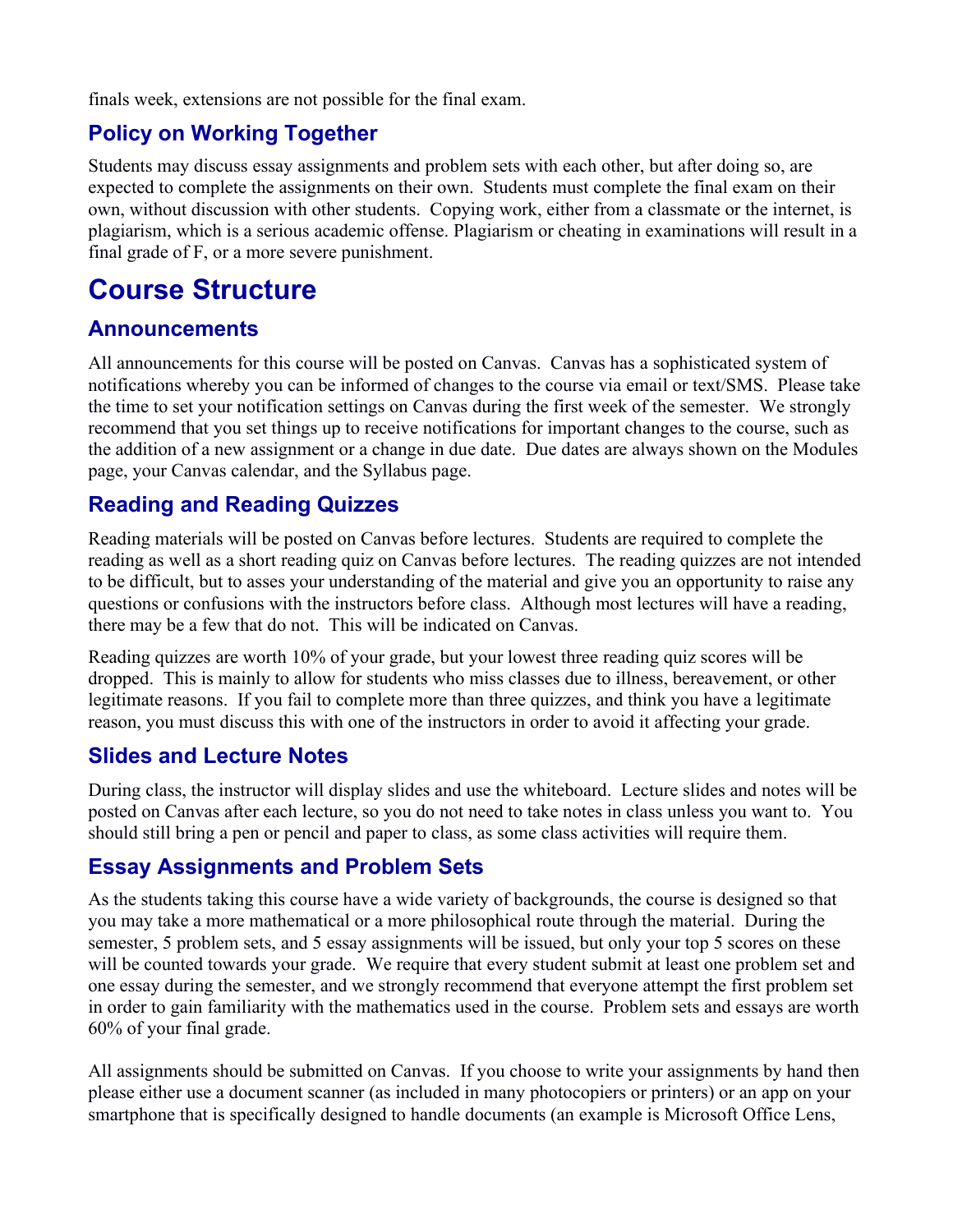which is free to Chapman students). Please check your scans for legibility before submission. Sending raw photographs from your phone will likely lead to illegible images or file sizes that are too large to be reliably uploaded.

There will be no credit for assignments that are handed in late, but extensions may be granted by the instructor for legitimate reasons (e.g. illness or bereavement).

#### **Final Exam**

There will be a take-home, open-book, final exam worth 30% of your final grade. Half of the exam will consist of mathematical problems and the other half will be essay questions. You only have to complete half of the exam. If you complete more than that, then only your top scoring answers than make up half of the exam will be counted.

You are expected to work on your exam on your own, but you may discuss the exam with the instructors before submitting it. The due date will be strictly enforced unless there are serious extenuating circumstances, e.g. bereavement or illness. The exam is due at 11:59pm on the Friday of finals week (May 22).

The exam should be submitted on Canvas. If you choose to write it by hand, then it should be scanned following the same directions as for the other assignments.

#### **Getting Help Outside Class**

If you are struggling with the course assignments it is important to ASK EARLY and ASK OFTEN. Both instructors will have two hours of scheduled office hours each week. Prof. McQueen's scheduled office hours are 4-5pm on Tuesdays and Thursdays. Prof. Leifer's scheduled office hours will be decided via a Doodle poll during the first week of class. If you cannot attend Prof. Leifer's scheduled office hours you can schedule an appointment with him at another time by going to <https://calendly.com/leifer>This takes account of his availability and ensures that he will be in his office when you come.

#### **Course Grade**

There are three components to the course grade as follows:

- Reading Ouizzes 10%
- Problem Sets and Essay Assignments: 60%
- Final Exam:  $30\%$

Extra credit assignments may be given at the discretion of the instructors.

The grade boundaries will be:

| . .    |            |                         | ப                  | ്വ.                                         |                                          |           |                        |              |           | ້               |      |
|--------|------------|-------------------------|--------------------|---------------------------------------------|------------------------------------------|-----------|------------------------|--------------|-----------|-----------------|------|
| 90-100 | 85<br>5-90 | $Q\subset$<br>$80 - 8.$ | $- -$<br>5-80<br>ັ | $ -$<br>$70-$ .<br>$\overline{\phantom{0}}$ | 70<br>$\mathbf{r}$<br>$\mathbf{v}$<br>ບຸ | $60 - 65$ | - -<br>5-60<br>◝<br>ັບ | $50-$<br>. ل | 50<br>45- | 40-<br>$.1 - 4$ | )-40 |

Grade boundaries may be adjusted downwards to avoid students missing a boundary by a very small amount.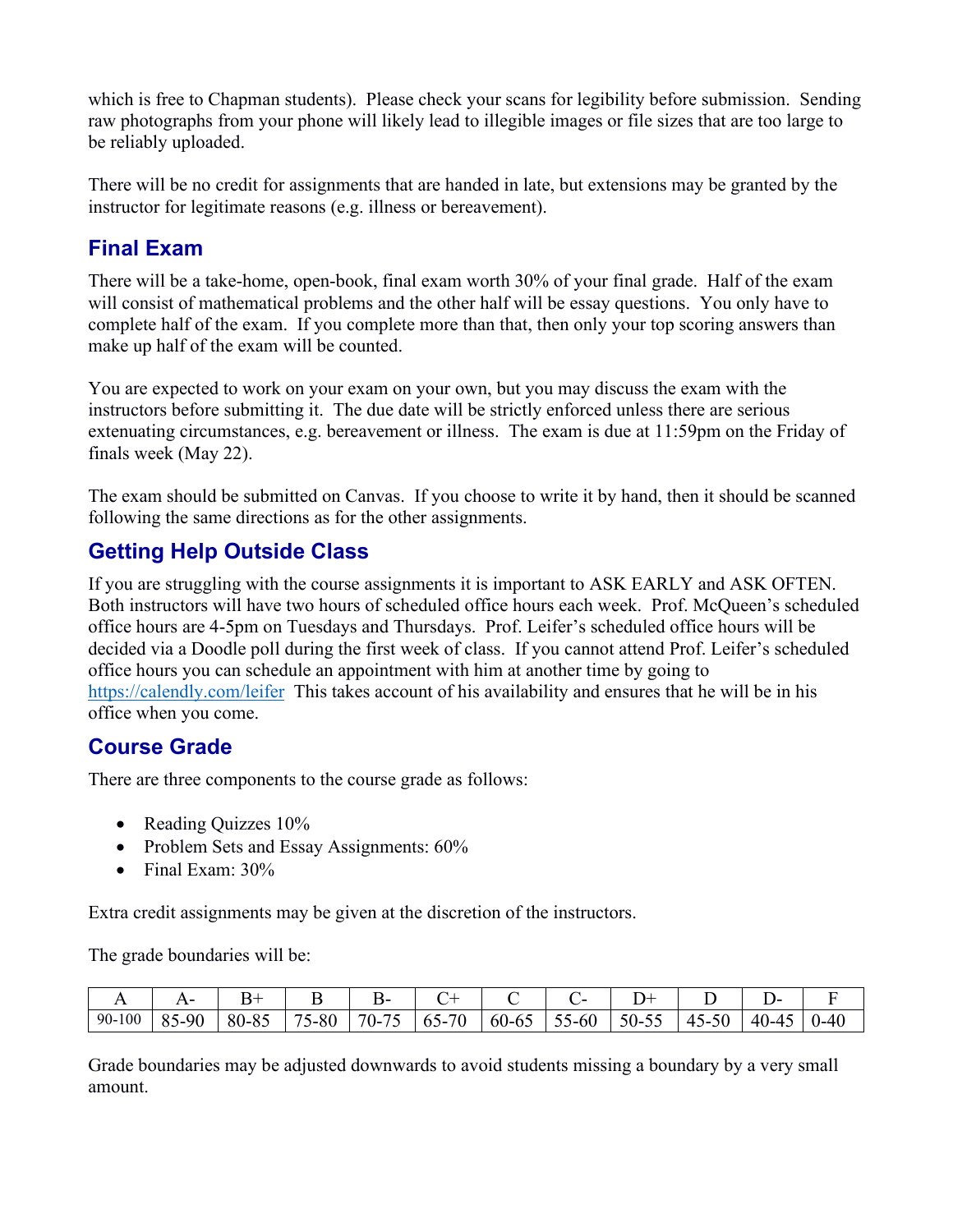# **University Policies**

### **Chapman University's Academic Integrity Policy**

Chapman University is a community of scholars that emphasizes the mutual responsibility of all members to seek knowledge honestly and in good faith. Students are responsible for doing their own work and academic dishonesty of any kind will be subject to sanction by the instructor/administrator and referral to the university Academic Integrity Committee, which may impose additional sanctions including expulsion. Please see the full description of Chapman University's policy on Academic Integrity at [www.chapman.edu/academics/academicintegrity/index.aspx.](http://www.chapman.edu/academics/academicintegrity/index.aspx)

#### **Chapman University's Students with Disabilities Policy**

In compliance with ADA guidelines, students who have any condition, either permanent or temporary, that might affect their ability to perform in this class are encouraged to contact the [Office of Disability](http://www.chapman.edu/students/health-and-safety/disability-services/index.aspx)  [Services](http://www.chapman.edu/students/health-and-safety/disability-services/index.aspx) [http://www.chapman.edu/students/health-and-safety/disability-services/index.aspx.](http://www.chapman.edu/students/health-and-safety/disability-services/index.aspx) If you will need to utilize your approved accommodations in this class, please follow the proper notification procedure for informing your professor(s). This notification process must occur more than a week before any accommodation can be utilized. Please contact Disability Services at (714) 516-4520 if you have questions regarding this procedure, or for information and to make an appointment to discuss and/or request potential accommodations based on documentation of your disability. Once formal approval of your need for an accommodation has been granted, you are encouraged to talk with your professor(s) about your accommodation options. The granting of any accommodation will not be retroactive and cannot jeopardize the academic standards or integrity of the course.

#### **Equity and Diversity Policy**

Chapman University is committed to ensuring equality and valuing diversity. Students and professors are reminded to show respect at all times as outlined in [Chapman's Harassment and Discrimination](http://www.chapman.edu/diversity/_files/harassment-and-discrimination-policy.pdf)  [Policy](http://www.chapman.edu/diversity/_files/harassment-and-discrimination-policy.pdf) [http://www.chapman.edu/diversity/\\_files/harassment-and-discrimination-policy.pdf.](http://www.chapman.edu/diversity/_files/harassment-and-discrimination-policy.pdf) Any violations of this policy should be discussed with the professor, the [Dean of](http://www.chapman.edu/students/dean-of-students/index.aspx)  [Students](http://www.chapman.edu/students/dean-of-students/index.aspx) <http://www.chapman.edu/students/dean-of-students/index.aspx> and/or otherwise reported in accordance with this policy.

#### **Student Support at Chapman University**

Over the course of the semester, you may experience a range of challenges that interfere with your learning, such as problems with friend, family, and or significant other relationships; substance use; concerns about personal adequacy; feeling overwhelmed; or feeling sad or anxious without knowing why. These mental health concerns or stressful events may diminish your academic performance and/or reduce your ability to participate in daily activities. You can learn more about the resources available through Chapman University's Student Psychological Counseling Services here: <https://www.chapman.edu/students/health-and-safety/psychological-counseling/>

Fostering a community of care that supports the success of students is essential to the values of Chapman University. Occasionally, you may come across a student whose personal behavior concerns or worries you, either for the student's well-being or yours. In these instances, you are encouraged to contact the Chapman University Student Concern Intervention Team who can respond to these concerns and offer assistance:

<https://www.chapman.edu/students/health-and-safety/student-concern/index.aspx>

While it is preferred that you include your contact information so this team can follow up with you, you can submit a report anonymously. 24-hour emergency help is also available through Public Safety at 714-997-6763.